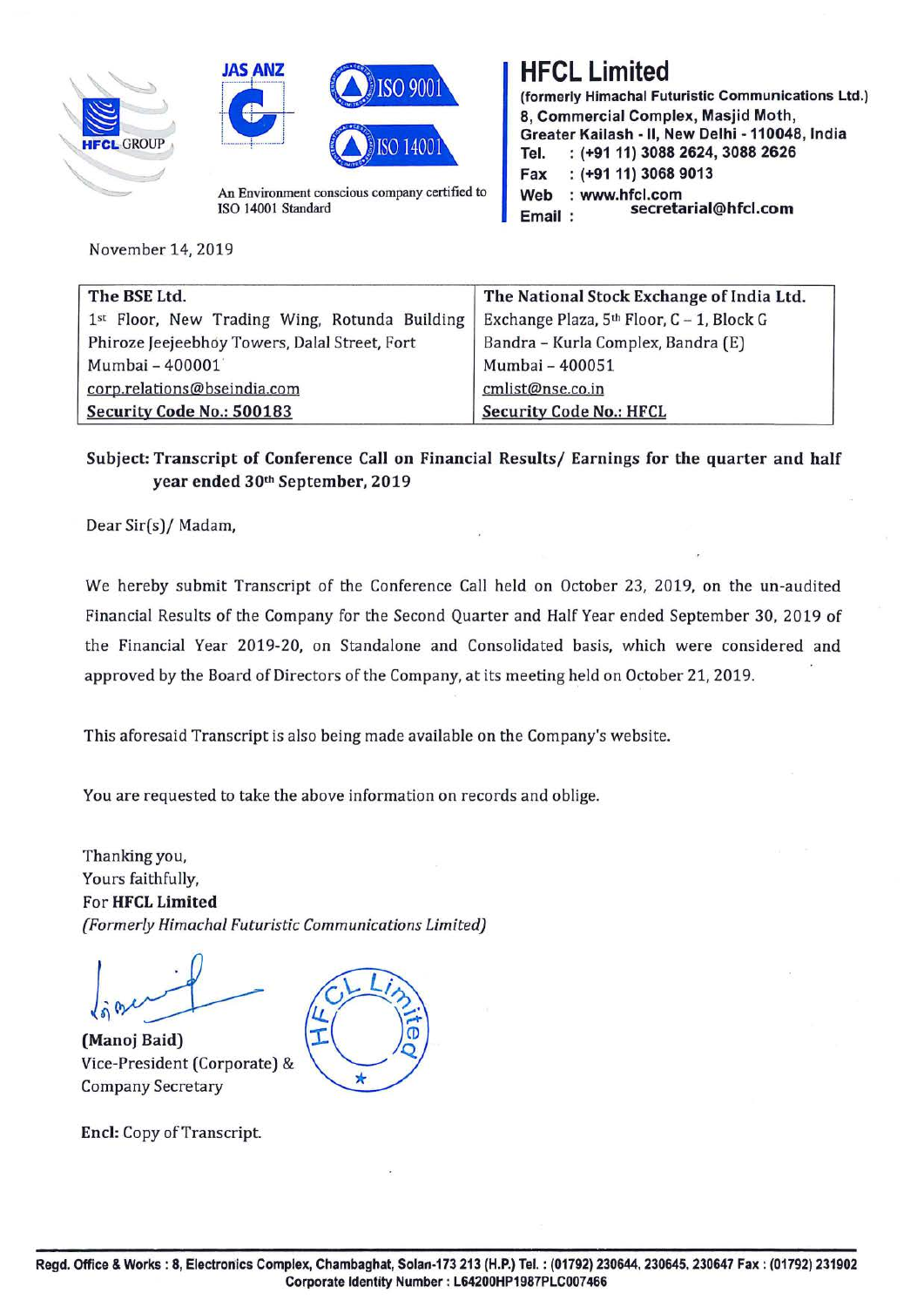## **HFCL Limited Conference Call H1 and Q2 FY20 Earnings Conference Call October 23, 2019**

**Moderator:** Ladies and gentlemen, Good Morning and welcome to the HFCL Limited H1 Q2 FY20 Earnings Conference Call. As a reminder, all participant lines will be in the listen-only mode and there will be an opportunity for you to ask questions after the presentation concludes. Should you need assistance during the conference call, please signal the operator by pressing "\*" then "0" on your touchtone telephone. Please note that this conference is being recorded. I now hand the conference over to Mr. Anuj Sonpal from Valorem Advisors. Thank you and over to you, Mr. Sonpal.

**Anuj Sonpal:** Good morning everybody and a warm welcome to you all. First of all, before beginning, let me apologize for the delay. There are certain backend issues at the dial in operator levels that unfortunately a lot of people had to wait in queue and I think we are still trying to sort these issues out, but in interest of time we are beginning the call so sincere apologies for the same. We represent the investor relations of HFCL Limited and on behalf of the Company I would like to thank you all for participating in the call today for the Quarter 2 of Financial Year 2020.

> Before I begin, I would like to mention a short cautionary statement as always very quickly. Some of the statements made in today's earning con-call maybe forward looking in nature. Such forward looking statements are subject to risks and uncertainties which could cause actual result to differ from those anticipated. Such statement based on management beliefs as well as assumptions made by an information currently available to management. Audiences are cautioned not to place any undue reliance on these forward looking statements in making any investment decision. The purpose of today's earning con-call is purely to educate and bring awareness about the Company's fundamental business and financial quarter under review.

> Without much delay, I would now like to introduce to the management participating with us in the call. We have with us Mr. Mahendra Nahata -- Promoter and Managing Director and Mr. V R Jain – Chief Financial Officer. I request now Mr. Mahendra Nahata to give his opening remarks. Thank you and over to you, sir.

**Mahendra Nahata**: Thank you Anuj for your kind introduction and good morning to all of you. I also sincerely apologize for this delay which is result of some backend complications at operator level and we will make sure that in future, it does not happen again. Good morning to all of you. I welcome you all to HFCL Earnings Conference Call for Second Quarter and first half of the Financial Year 2020. I would like to first give a brief about the Company's operation. HFCL offers fully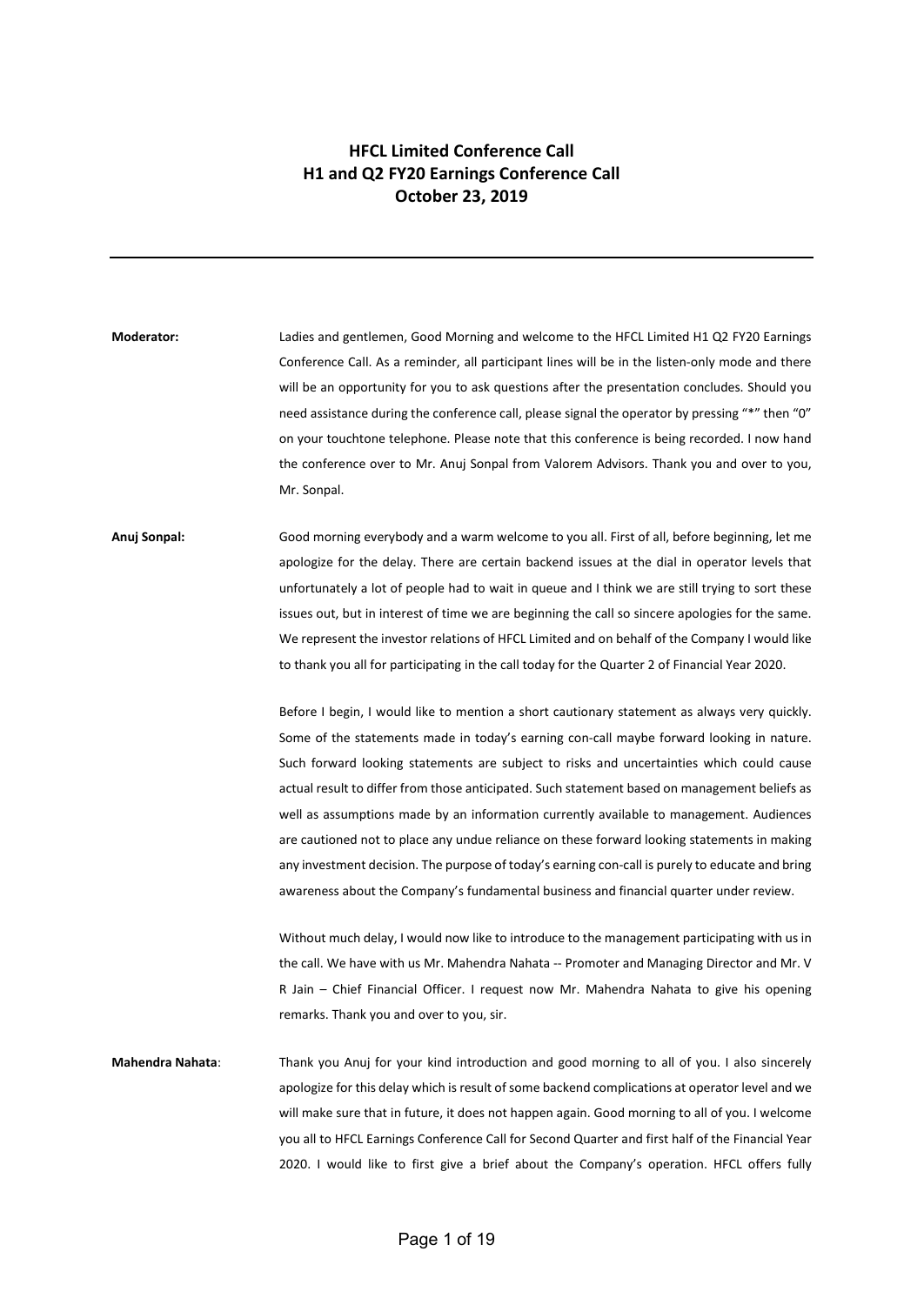integrated communication network solutions and is a manufacturer of optical fiber cables and high end transmission and access equipment. We specialize in providing turnkey solutions for Telecom service providers, Railways, Defense and Smart City and Surveillance projects.

Having commenced our journey as a telecom equipment manufacturer and optical fiber cable manufacturer, a number of years ago, we have fast transformed into developer of highly secured, reliable and modern communication networks for telecom, defense, railway and surveillance systems. We are steadily deepening our telecom expertise and also widening our value propositions into new business domains such as defense, railway communication, smart cities and surveillance areas. We have recently developed new products by our own research and development team for telecom, defense, smart cities and surveillance applications. This includes Wi-Fi systems, Un-licensed band radio, cloud management systems and video management systems. Products which are still under development and are to be made available in the market in the near future includes electronic switches, electro optic devices such as Night vision devices for defense application, long range radar for surveillance applications and traffic management system as a part of extension of our video management system.

The Company has two segments of business. First segment being the business of solution for telecom, defense, railways and surveillance sector which accounts for about 80% of the Company's revenue. The second segment consists of manufacturing optical fiber cable which accounts for less than 20% of the Company's total revenue. The Company has state-of-the-art technology driven manufacturing facility comprising of two cable manufacturing facilities at Goa and one at Chennai of its subsidiary HTL Limited along with FRP rods manufacturing facility in Hosur which is a raw material for fiber optic cable. We also have a telecom equipment manufacturing facility at Solan in the state of Himachal Pradesh. As part of our backward integration plan, a Greenfield optical fiber manufacturing facility is being set up in Hyderabad which is likely to be commissioned very soon. As mentioned during our last call, I am happy to inform you that we have recently launched our higher range of Wi-Fi products and solutions which will take us forward as a technology enterprise. The launch of IO suite of Wi-Fi products and solutions marks a new beginning of our technology indigenization drive. These have been completely developed in-house and IPR rest with the Company. The response that IO range has received augers well for future revenue margins and growth besides boost in confidence and accelerating momentum of new products and technology development and IPR creation efforts.

Now coming to the performance of the Company during the second quarter of financial year 20. I would say that the Company has delivered yet another quarter of increased profit and margins despite some dip in the revenue. Results for Q2 FY20 and their comparison with the corresponding second quarter of FY19 is as follows. Our revenue stood at Rs.983 crores as against Rs.1,216 crores , a dip by 19% the reasons for which I will explain later. EBITDA grew from Rs.96 crores to Rs.141 crores a rise of 47% despite decrease in Revenue. EBITDA margin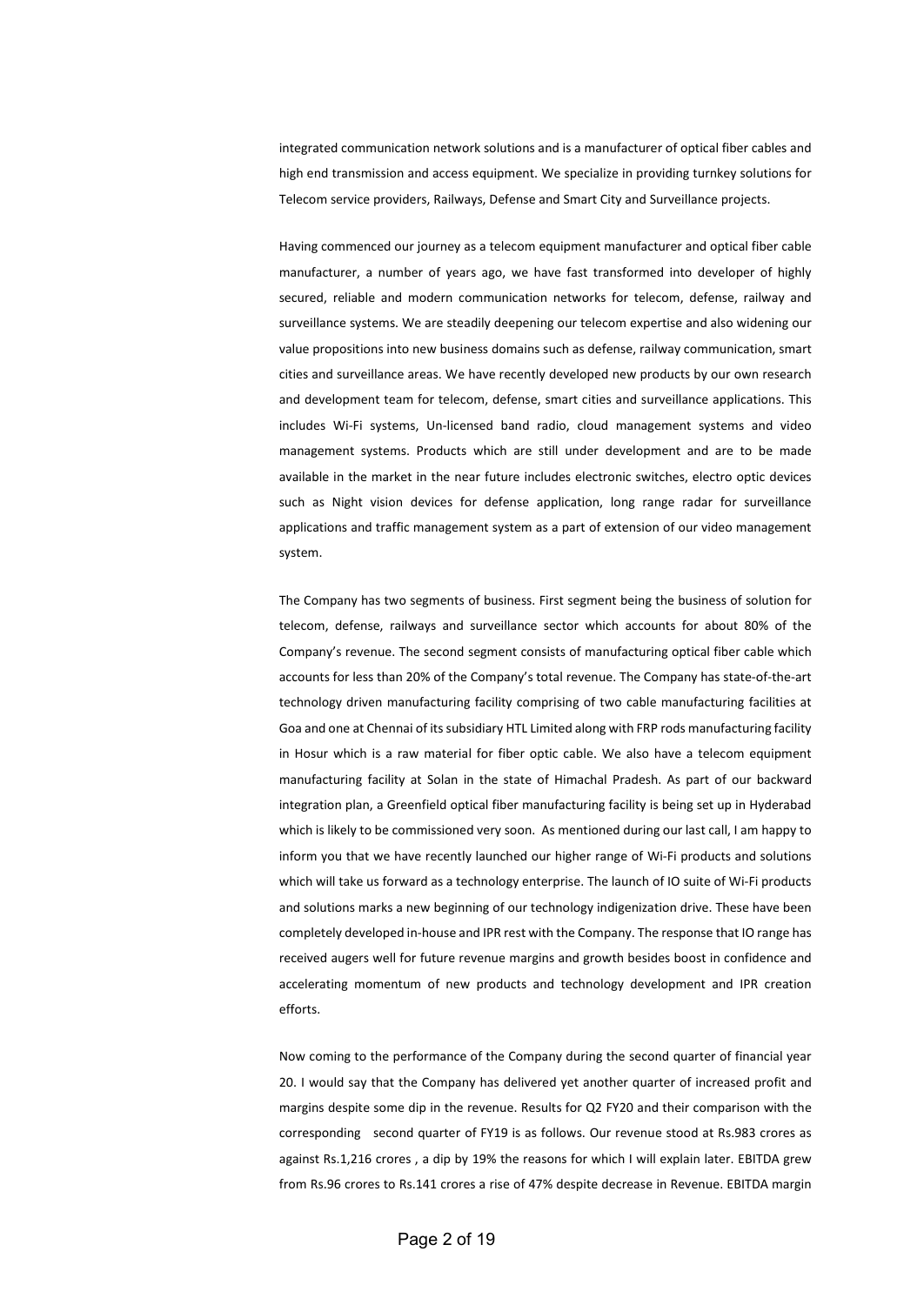grew from 7.9% to 14.4%, a very significant increase in the margins. Profit before tax grew from Rs.71 crores to Rs.103 crores which is a 45% rise, as I said in spite of dip in revenue. Profit before tax margin grew from 5.8% to 10.5%. PAT grew from Rs.50 crores to Rs.66 crores which is a 32% rise. PAT margin grew from 4.1% to 6.7%. I would also like to highlight the numbers of the first half in the comparison to corresponding first half of the last financial year. Revenues stood at Rs.2,330 crores as against Rs.2,309 crores in comparison to the first half of the last year a rise of 1%. EBITDA grew from Rs.191 crores to Rs.335 crores a rise of 75% a significant rise. EBITDA margin grew from 8.3% to 14.4%. Profit before tax grew from Rs.144 crores to Rs.260 crores which is an 81% rise. Profit before tax margins grew from 6.3% to 11.2%. PAT grew from Rs.97 crores to Rs.183 crores which is 89% rise very significant rise. PAT margin grew from 4.2% to 7.8%. You would have observed that the Company has already achieved a PAT of Rs.183 crores during the first half of FY20 against the PAT of Rs.232 crores in full FY19. We expect to maintain the sustainability of this in the second half also. We have an outstanding order book of Rs.9,410 crores which translates into two times of our FY19 revenue. We continue to maintain a very comfortable gearing of 0.41. From the numbers you can make out that we have been able to focus on increasing profits in absolute terms along with margins. Our sustained all around efforts towards margins improvement yielded good results. We continue to improve our product and EPC contract mix with enhanced contribution and higher margin. Margin improvement was also aided by various operational measures aimed at improved efficiencies, cost control and speedy project execution.

We have been able to better our profits both in terms of absolute amount and margins in current year. New products and higher O&M business shall result into better sustainable margins for the Company. I would also like to mention that the dip in revenue this quarter is attributable to certain external factors like spillover of some turnkey contracts due to prolong monsoon and spillover of some defense contracts due to situation in Kashmir which would be executed in the coming quarters. There is also a temporary slackness in demand of optical fiber cable on account of slow progress of BharatNet projects. However, the Company is making efforts to increase its exports of optical fiber cable in near future. Here I would like to mention that our substantial revenue comes from turnkey business in telecom, defense and railways. Optical fiber cable forms a small part of our total revenue and order book.

I would like to reiterate that the Company remains focused on improved margins and R&D initiatives for development of new products and technologies to cater the upcoming market demand for different sectors which we addresses like telecom, railways, defense, smart city and safe city solutions.

We also continue to remain focused on organizational capabilities, governance, risk management, fiscal prudence, tenant buildup and sustainable development. I would also like to mention that we have changed the name of our Company from Himachal Futuristic Communication Limited to a simpler name HFCL Limited. Thank you very much and I would like to open the floor for any questions. Thank you very much.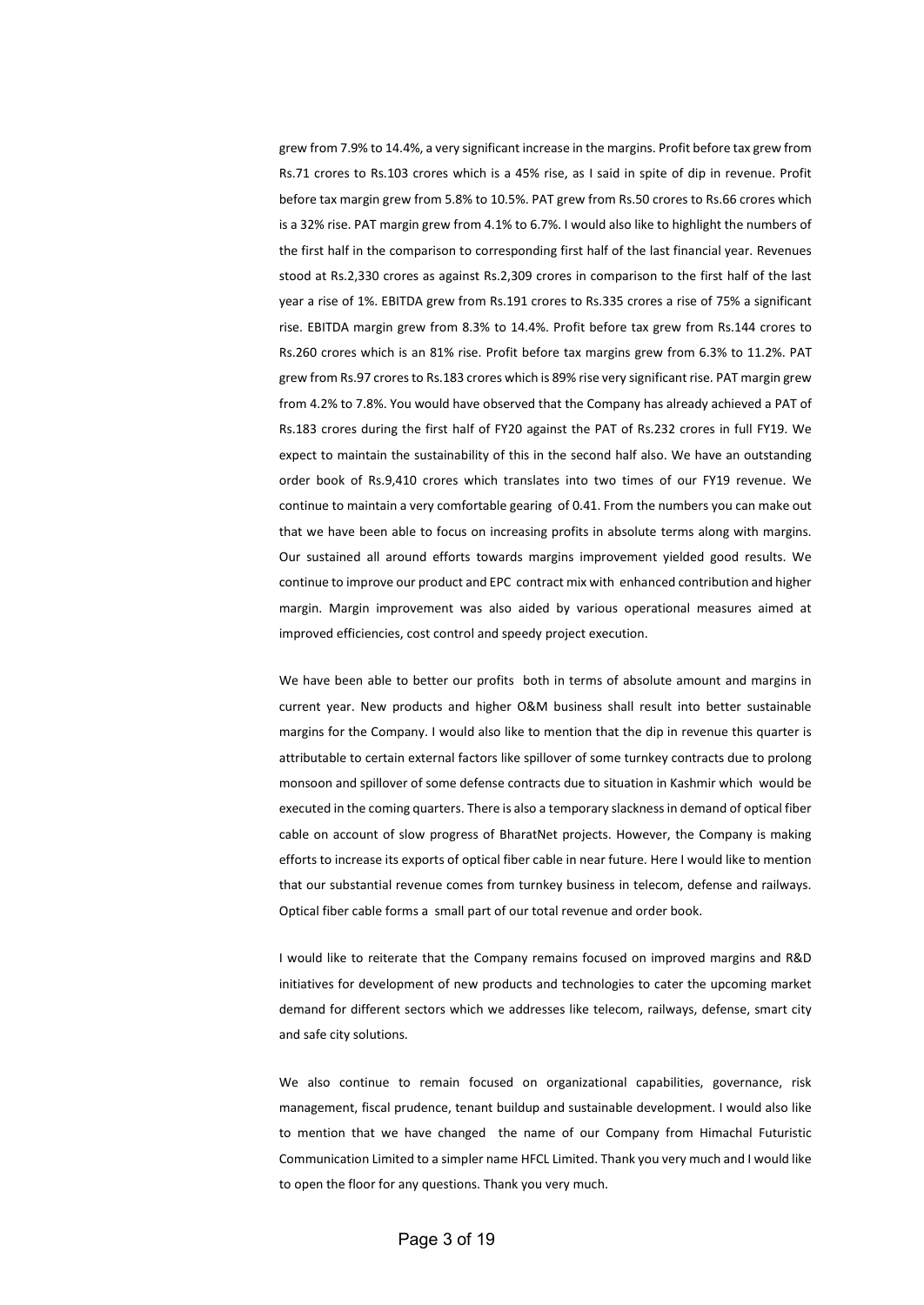**Moderator**: Thank you very much sir. Ladies and Gentlemen, we will now begin the question and answer session. The first question is from the line of Keyur Shah from Emkay Global. Please go ahead.

**Keyur Shah:** Sir, I missed your order book comment can you please repeat that

**Mahendra Nahata**: We have an order book of approximately Rs.9,400 crores and which is twice the number of total revenue of FY19 Apart from this current order book, there are many other projects for which we have either made bid or which are under negotiation. that is happening with our private sector clients and export client and we expect to increase this order book again. The order book consist of 55% from defense projects, 9% optical fiber cable, 18% from private sector turnkey projects, 11% from BharatNet and 7% from miscellaneous this is the breakup of order book of 9,400 crores.

**Keyur Shah**: 11% from BharatNet and rest how do you mention?

**Mahendra Nahata**: Defense 55%.

Keyur Shah: After BharatNet?

**Mahendra Nahata:** Miscellaneous 7%.

**Keyur Shah**: Sir, if you can help us understand your improvement in margin like some sort of data you can show us like how much was due to cost cutting and how much is due to improvement in efficiency that would be helpful?

**Mahendra Nahata**: Improvement in margins is primarily on account of two factors, one, the turnkey contracts which we are executing have a good profitability, better profitability then what we had in last year. Two, in optical fiber cable business, margins have been bit higher because of the fact that orders have been from the previous times and the raw materials cost had decreased, which has increased our margins to some extent and then third is, cost control efficiency in buying of the raw material and equipment and various services for turnkey contracts. All these have resulted in better profitability. If you say the percentage wise, I would say about 70% or so has been on account of better margins on the turnkey contracts rest is because of better raw material sources, efficiency, cost control and those kind of things. Moreover, coming to order book, there is good visibility of our revenues and orders continues to be of the same kind of margins, so we have a good visibility of our revenue and profitability for next two years.

**Moderator**: Thank you. The next question is from the line of Parthav Johnson from NVS Brokerage. Please go ahead.

Parthav Johnson: Sir, I joined the call late I am not sure too sure if you have answered the questions, but I just wanted to know on one of your slide you have given a breakup on the pledge shares by the promoters and I am just on Slide #20th I just wanted to know for the working capital for 75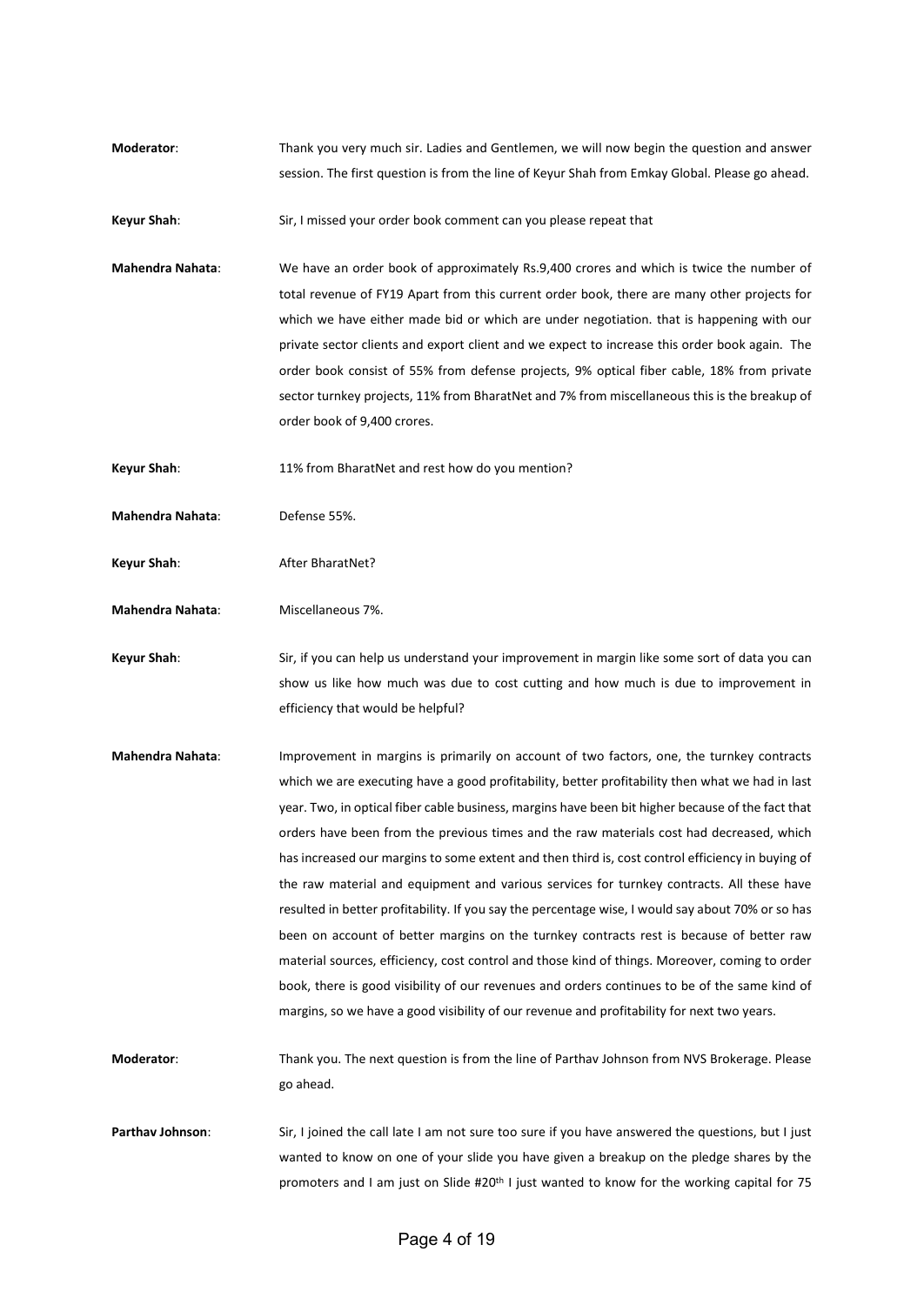crores you have pledged more as the amount compared to the other loans, can you just sight the reason for the same?

**Mahendra Nahata:** No. This is historical. When the shares were pledged the loans were much higher. Now the loans have been repaid as the repayment obligations become due. These have been progressively repaid. So, this 75 crore would be repaid in about 2 years' time so when the repayment is complete as per the repayment schedule, we will be approaching our banks to release this pledge.

Parthav Johnson: So, the banks are not asking you to increase the pledge for the remaining 1,400 crores?

**Mahendra Nahata:** No, they have not asked like that till now.

Parthav Johnson: Sorry, I actually missed your breakup on the order book. I just got like 11% of BharatNet difference is 55% and what would be the others?

**Mahendra Nahata**: Optical fiber cable 9%, 18% from private sector operators for turnkey contracts and miscellaneous 7%.

**Parthav Johnson**: Last question is sir your top line has reduced QoQ and YoY for quarters, is this because the new contracts were not executed or you just exhibiting the old ones, so what was the reasons basically sorry I do not know because I just joined the call late I am not sure if you have answered the questions?

**Mahendra Nahata**: From year to year it has not gone down in fact it has gone slightly up.

**Parthav Johnson**: No, I am talking about Q2 to Q2 not half year. Of course half year to half year has improved a bit?

**Mahendra Nahata**: I have explained in my opening remarks there have been two, three reasons for that. One prolonged monsoon has resulted in delay of execution of some of the turnkey contracts number one. Number two, the defense contracts which we were executing and form a major portion of our order book, as I mentioned 55%, those are also delayed in two areas which is one Kashmir, where major large portion of the contracts has been executed, it got delayed because of the situation in Kashmir. We were not able to execute the work. And again a very significant portion of defense contracts in the Northeast also got delayed because of prolong rains and floods like situation existing in number of areas because of that transportation, installation and commissioning could not take place. Those all would be executed in the current quarter. Whatever this spillovers have been, would be executed in the current quarter. This has been one of the primary reason of dip in the revenue number one. Number two optical fiber cable business there is some slackness in the demand of optical fiber cable, one reason being BharatNet has not taken off as we had expected so that has also resulted in some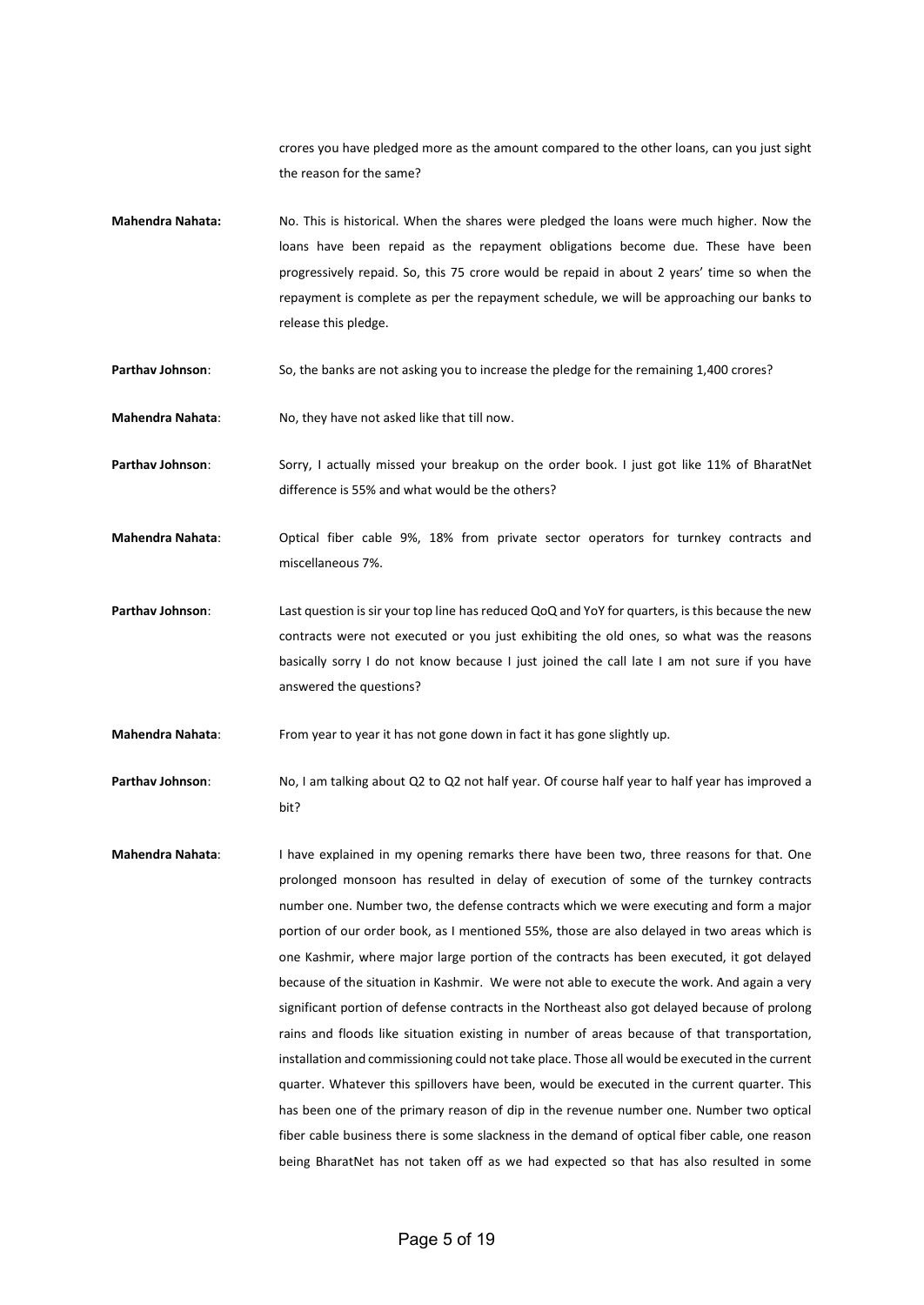decrease in revenue, but the fiber optic cable business as I mentioned in our last concall I would say it is expected to improve from the first quarter of next year not before that and by which time, we believe that PP model for BharatNet would be there which government has already announced that they would come with a PP model. Simultaneously we have taken steps to increase our exports and that should bring results and our revenues from export should also increase, but as I said, fiber optic cable business increase will take place from the Q1 of the next financial year. However, slackness in the demand of fiber optic cable does not impact us as much, as that forms only 20% of our business. Rest 80% is equipment, telecom, turnkey solution as I have explained earlier.

- Parthav Johnson: And so cost cutting, I would put it like, cost savings what the company has done is really a commendable job. So this run rate would go would be carried on in coming quarters as well?
- **Mahendra Nahata**: Yeah we are constantly working on cost cutting.
- Parthav Johnson: And what are your views on the recent corporate tax
- **Mahendra Nahata**: Yeah well corporate tax our CFO will explain you.
- **VR Jain**: See we have the MAT credit entitlement of Rs.55 crore. So, as of now we have decided to go with the current rate. Next year we will review it and probably shift to the new tax rate. Benefit is by 10% or so from next year onwards.
- **Moderator**: Thank you. The next question is from the line of Riya Mehta from Anand Rathi. Please go ahead.
- **Riya Mehta:** Right now, I would like to ask regarding, you said that there is sluggishness in demand of fiber optic I would like to know what is on the realization side because during last quarter the realization was dropping so how was the scenario right now in that industry?
- **Mahendra Nahata**: When you say realization what do you mean by realization, realization of fiber optic cable price?
- **Riya Mehta**: Yeah price.
- **Mahendra Nahata**: The realization has gone down as the raw material prices have also gone down. if I tell you in terms of per fiber kilometer, that is the right way you calculate the price because per cable kilometer is very misleading because cable can be of a different capacity. So, per fiber kilometer the realization in our case was about Rs. 1400 per fiber kilometer which is now around little I would say about Rs. 1,000 per fiber kilometer so there has been a decrease of Rs. 400 in terms of realization, but there has been corresponding decrease in raw material cost also, so this is what the equation is.
- Riya Mehta: Ris. 400 per fiber kilometer corresponding or that would be lower than that?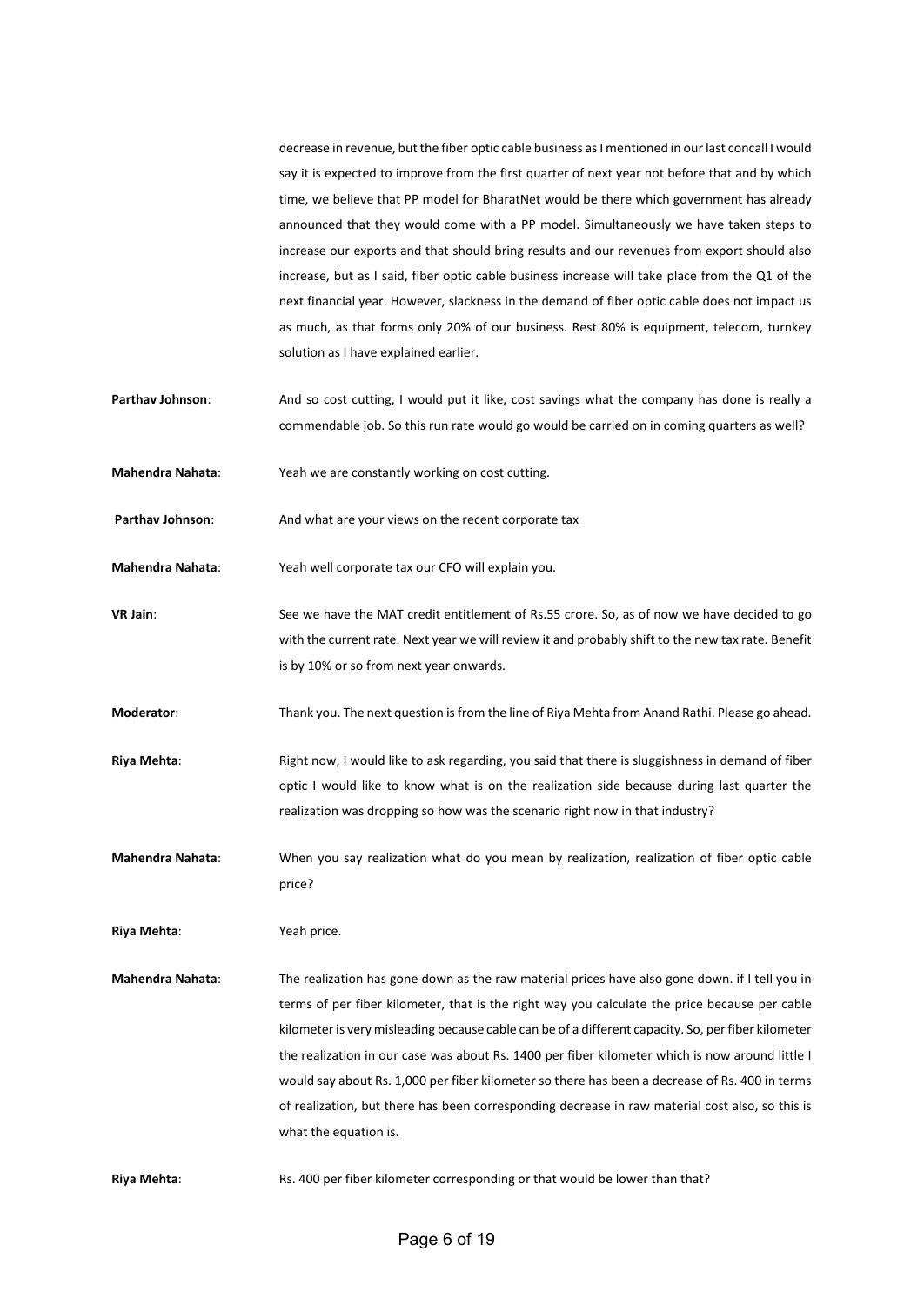| <b>Mahendra Nahata:</b> | Yeah it is almost corresponds the same.                                                                                                                                                                                                                                                                                                                                                                                                                                                                                                                                                                                                                                                                                                                                                                                                                                  |
|-------------------------|--------------------------------------------------------------------------------------------------------------------------------------------------------------------------------------------------------------------------------------------------------------------------------------------------------------------------------------------------------------------------------------------------------------------------------------------------------------------------------------------------------------------------------------------------------------------------------------------------------------------------------------------------------------------------------------------------------------------------------------------------------------------------------------------------------------------------------------------------------------------------|
| Riya Mehta:             | Yeah it is just the pass through of the lower raw material?                                                                                                                                                                                                                                                                                                                                                                                                                                                                                                                                                                                                                                                                                                                                                                                                              |
| Mahendra Nahata:        | It is just the pass through.                                                                                                                                                                                                                                                                                                                                                                                                                                                                                                                                                                                                                                                                                                                                                                                                                                             |
| Riya Mehta:             | And as far as in the current quarter because of the execution of a turnkey projects we have<br>good margins so do we see the same in the current order book or same level of orders                                                                                                                                                                                                                                                                                                                                                                                                                                                                                                                                                                                                                                                                                      |
| Mahendra Nahata:        | Yeah, the same orders are going to continue. These are the partial execution of orders that<br>happens, so the margins are going to be same in the current quarter also.                                                                                                                                                                                                                                                                                                                                                                                                                                                                                                                                                                                                                                                                                                 |
| Riya Mehta:             | So, out of the total order book how much will be the total turnkey operations solution which<br>would fetch us good margins, so if you could give percentage term that would be fair enough?                                                                                                                                                                                                                                                                                                                                                                                                                                                                                                                                                                                                                                                                             |
| <b>Mahendra Nahata:</b> | In terms of different contracts for example which consist of 55% of our order book the margins<br>are reasonably good and similarly BharatNet also has got reasonably good margin which consist<br>of 11% of our order book.                                                                                                                                                                                                                                                                                                                                                                                                                                                                                                                                                                                                                                             |
| Riya Mehta:             | Sir, could you elaborate what is the situation right now in BharatNet and what is topping into<br>the blockbuster or something like that?                                                                                                                                                                                                                                                                                                                                                                                                                                                                                                                                                                                                                                                                                                                                |
| Mahendra Nahata:        | I don't know right now. Some 11 states or so, which were to be executed by BSNL have not<br>been taken out from BSNL. These have been put for PPP model. Government is expected to<br>come out with a EOI or tender for PPP I believe in about three month time that is my best<br>estimate the way I see the things moving in department of telecom. Over three months or so,<br>they would come out with a PPP tendering and once that PPP tendering is done and there are<br>winners they would implement in the PPP basis and that is why I said this all would result in<br>some order building up and the product off take by Quarter 1 of 2020 financial year.                                                                                                                                                                                                    |
| Riya Mehta:             | Right now orders are current situation like it was supposed to get implemented by the year<br>end, so what went wrong like just to read across scenario?                                                                                                                                                                                                                                                                                                                                                                                                                                                                                                                                                                                                                                                                                                                 |
| Mahendra Nahata:        | It has been implemented. three ways. One USO which is being implemented directly through<br>their own company BSNL, those are happening in Maharashtra, Gujarat, Andhra now coming<br>up with BBNL is implementing this Punjab and Bihar and there was state led models where<br>state are authorized to implement which includes Maharashtra, Gujarat, Kerala Andhra<br>implementation Telangana starting Tamil Nadu starting, Andhra Pradesh is in progress state-<br>led models. Rest of the states which are to be done by Bharat Sanchar Nigam Limited they have<br>been taken out of BSNL for their own situation and it is now to be implemented on a public<br>private partnership model. So, this is what really happened that instead of BSNL is shifted into<br>PP in between so which has delayed the whole implementation it will take still 6 months' time |

for any orders to be placed in that regard.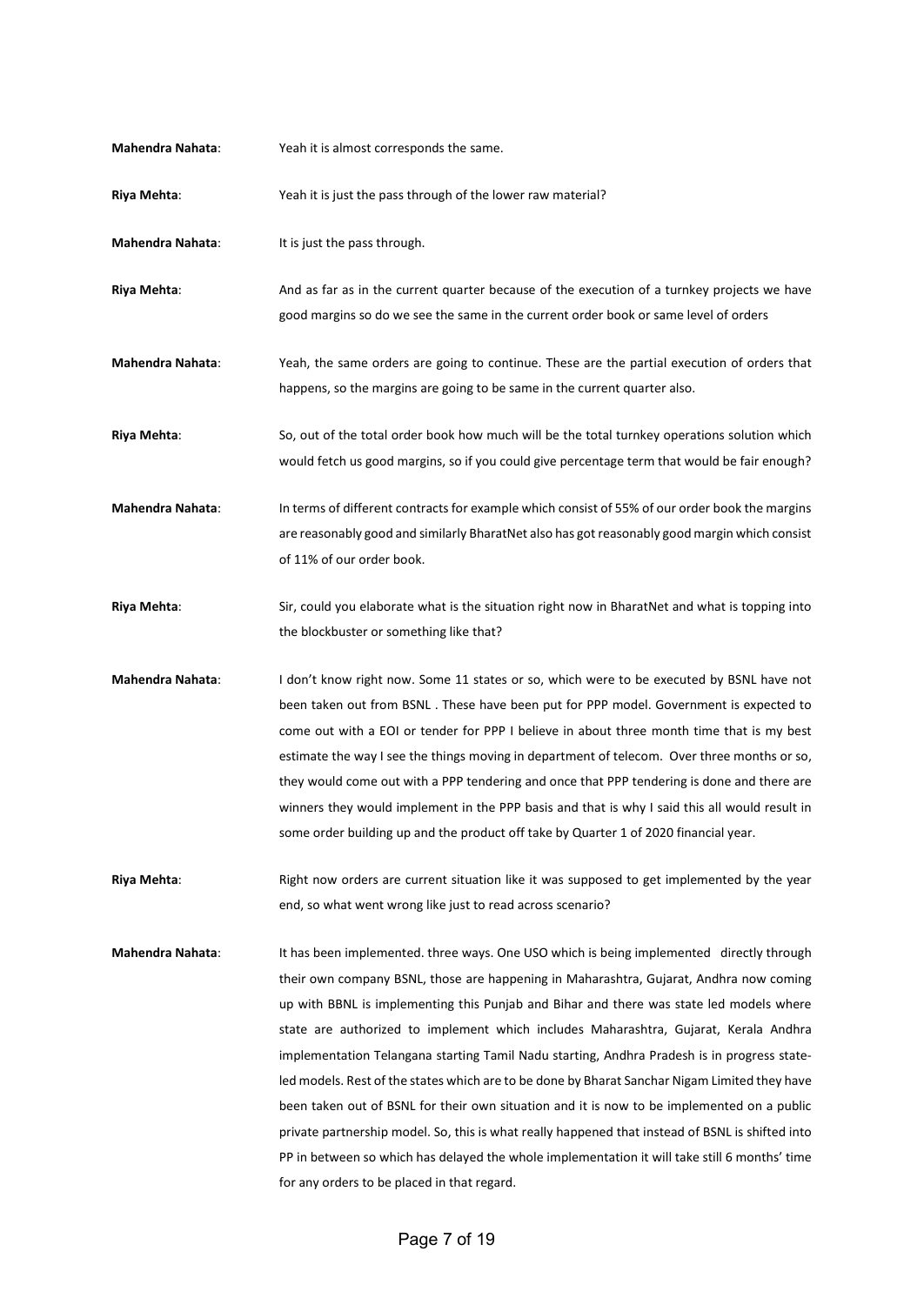**Moderator**: Thank you. The next question is from the line of Ravi Mehta from Deep Financial. Please go ahead. **Ravi Mehta**: My question is on the telecom product segment. Top line has significantly dropped to 183 crores in this quarter, from an average of 350 crore run rate we maintain. So is it more to do with the realization decline that you shared from 1,400 fiber kilometer going down to 1,000 per fiber kilometer? **Mahendra Nahata**: There are two reasons. Realization price coming down from Rs. 1,400 per kilometer to Rs. 1,000 per fiber kilometer and capacity utilization decreasing by about 20% because of the slackness of the demand. **Ravi Mehta**: When you say capacity utilization declining it means the overall offtake from the customers who have already committed here? **Mahendra Nahata**: It is not only in committed orders but in the new orders to be received also declined so new orders would have also added into capacity utilization. So, new orders to be received have also declined. **Ravi Mehta**: But if we are sitting on a good order book even there you are seeing the offtake, they are trying to extend the timeline? **Mahendra Nahata**: I could not understand your question Ravi. Ravi Mehta: See 9% of the order book is OFC so there are orders already in hand, so are you seeing those customers also asking you to delay the deliveries or things like that **Mahendra Nahata**: These are not delays these are the orders which are from customers who have gained up execution of turnkey projects for their own customers. It is like for example Larsen and Toubro is in Andhra Pradesh they are taking cable from us. In Maharashtra the ITI which is the execution company is doing execution for the state government buying cable from us mainly Kerala for example Bharat electronics is doing execution and they have placed 198 crore order on us. Now their project execution takes time. As the project execution happens, they buy cable from us. So, it is not order book we can supply by full utilizing our capacity. It has to be supplied to them as they keep on executing their projects and they keep on buying cable from us. So, orders are definitely there of about Rs. 800 crores but that would be lifted in a process in a sense that if they execute, they would buy that cable from us. Now if you go back in my initial statement so this was monsoon time. Monsoon time it was Kerala, Maharashtra every place where the rains are, so now the execution has got delayed significantly and as a result delivery has also delayed significantly because customers could not execute the project so they

would not buy cable from us to keep in their stock. So, as this weather has come up now, I believe deliveries would increase and we are expecting some larger orders from couple of other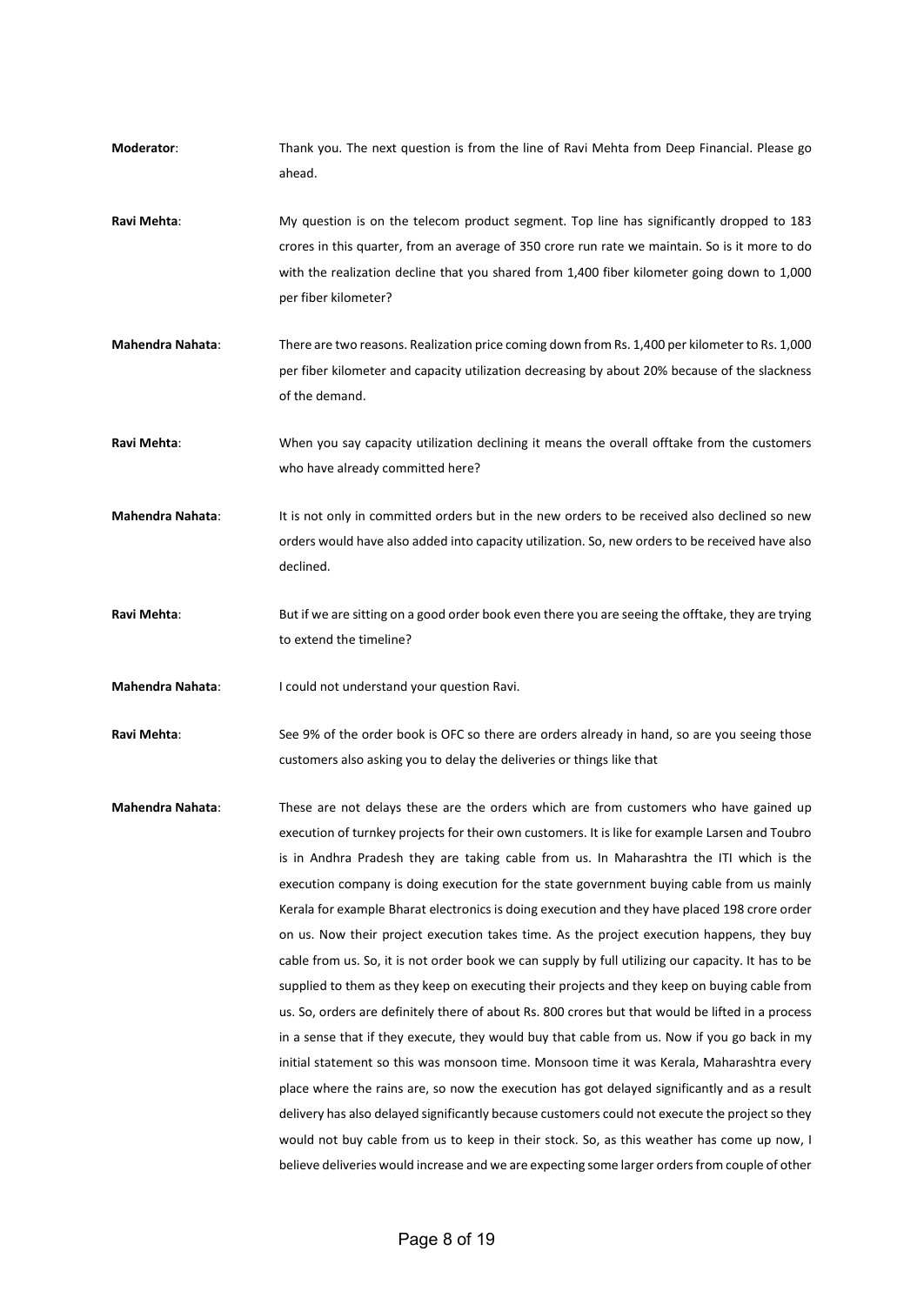customers who are executing turnkey contracts for different states in near future which would further improve our delivery and capacity utilization.

- **Ravi Mehta**: So, basically looking at the overall scenario it seems Q2 was a one of the quarters where the revenues were little suppressed because of the environment?
- **Mahendra Nahata**: I would agree with you.

Ravi Mehta: And you expect the quarterly run rate to come back to the normalize level what we have been seeing in last few quarters?

**Mahendra Nahata**: Yes, it is likely to happen in this quarter itself.

Ravi Mehta: The other question was on the product segment margins. It has seen a significant improvement probably driven from the gross margin improvement from low fiber prices, but as you start delivering to the new orders you will have to pass on the fiber benefit on the new orders, so will this margin again revert back to the lower levels of 13%, 14% or there is some strategy to sustain at this level?

- **Mahendra Nahata**: Q3, Q4 the orders which we have and which we are expecting to receive from some of our clients for the large quantities, prices of these have been agreed in past and once LOI and all that are in place and once they receive confirm orders from their customers for which they received LOI they would be placing orders on us. So, those are also again at the same kind of profit margin which were there in the Q1 and Q2, so I do not expect any dip in the profit margins in Q3.
- **Ravi Mehta**: And probably next year when you have to reprice the orders you may pass on the benefit by that time are there some kickers like your own in house products increasing into the basket and you can sustain the margin?
- **Mahendra Nahata**: Next year, some of the orders which we have shall still be delivered which are the turnkey contractors who are buying from us. They will continue to the whole next year also. There we do not see any reason for decrease in prices, but yes new orders which are to be received in the next year or some of such orders which are being received even now , margins would be somewhat lower because new orders would not be giving us the benefit of the reduction of the cable prices but at the same point of time , as we start our fiber manufacturing facilities which is to happen soon our profit margins would be better because our own fiber manufacturing and some of the decrease in margin because of new orders were compensated by this fiber manufacturing facility.

Ravi Mehta: So, broadly we can be on that trajectory of that better margin even in the coming years?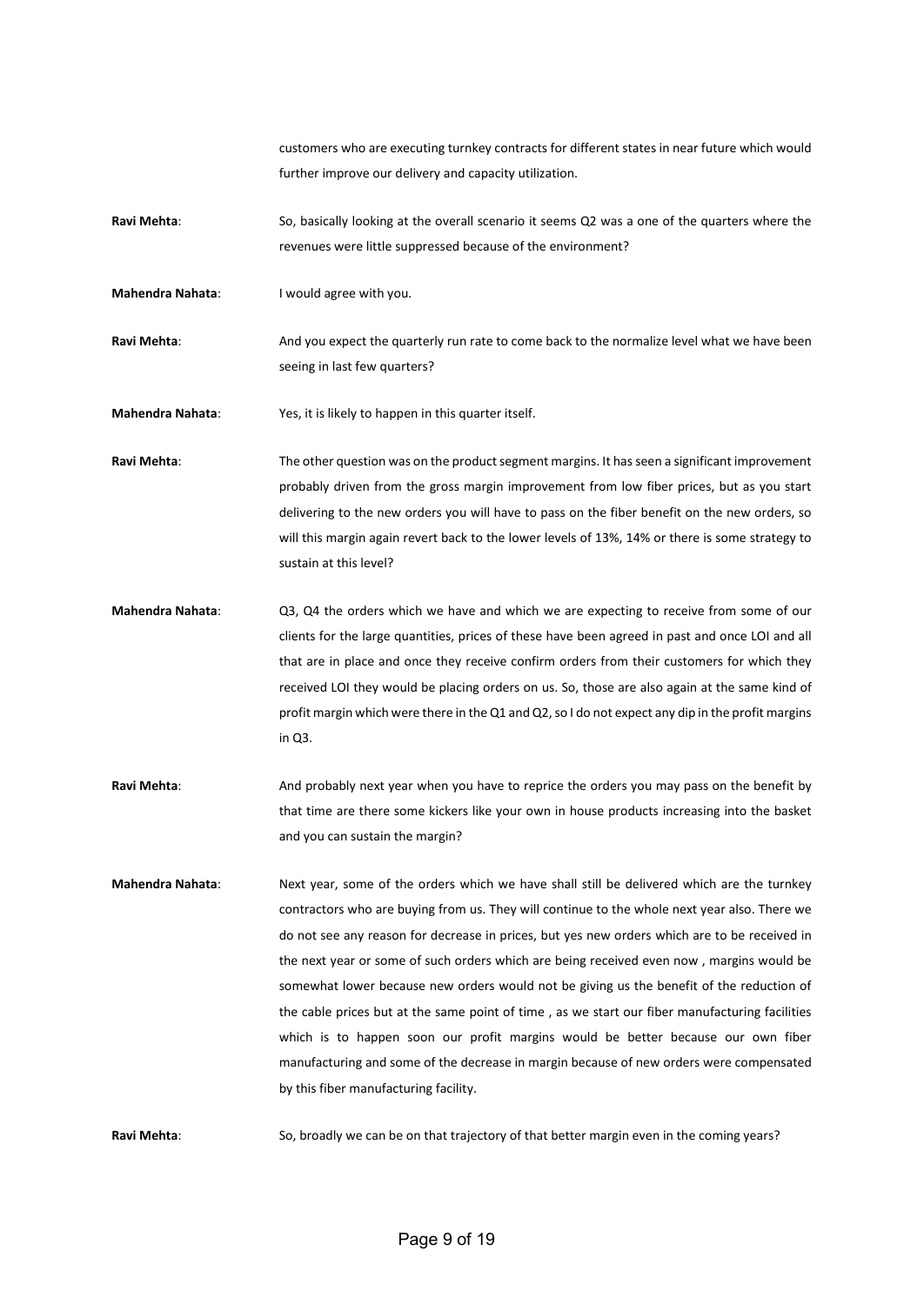- **Mahendra Nahata**: You know you have to see not only fiber optic cable business but the full bouquet of our business because fiber is only 20% of our revenue on the full bouquet of our business. We have no reason to believe that the margins are going to go down at all. Another thing which is going to happen. O&M revenue is going to increase which has got better margins so that would also kick in some better margins in the near future.
- **Ravi Mehta**: And when you just spoke about the order book breakup like 9% is optic fiber just wanted to get a sense that 55% defense when you talk or 11% BharatNet when you talk is there an element of optic fiber in that as well or it is only purely turnover?
- **Mahendra Nahata**: Defense is having no optical fiber cable. BharatNet has got some portion of optical fiber cable I would say one third of that would be optical fiber cable.
- **Ravi Mehta**: So, overall optic fiber in the overall order book would be little higher than 9%?
- **Mahendra Nahata**: Yes, absolutely little higher than 9% and couple of percentage more.
- Ravi Mehta: And when you just eluded to the fact that the BSNL BharatNet 11 states have been moved out on a PPP model, so the order book what we are sitting on in BharatNet does that get impacted anyway?
- **Mahendra Nahata**: No, these are from the state led models or the BBNL which is being executed so it does not get impacted at all.
- **Ravi Mehta**: So, our 11% order book will go on?
- **Mahendra Nahata**: It will include anything which has been moved out of BSNL.
- **Moderator**: Thank you. The next question is from the line of Jehan Bhadha from Nirmal Bang Securities. Please go ahead.
- **Jehan Bhadha**: Sir, last quarter you had indicated that you are buying fiber at \$3.8 per MKM, so similarly for this quarter can you share what was the price at which you bought?
- **Mahendra Nahata:** It is at the same level Jehan.
- **Jehan Bhadha**: And as per you we see I mean in what direction is the price expected to move or maybe going into next year?
- **Mahendra Nahata:** Fiber price in my opinion has bottomed out. it is not going to decrease anything further from 3.8 to 4 if you see last three, four months, it has not gone down further from this \$3.8 to \$4 it has remained the same. So, I do not expect that there would be any further reduction than this level going to the next year.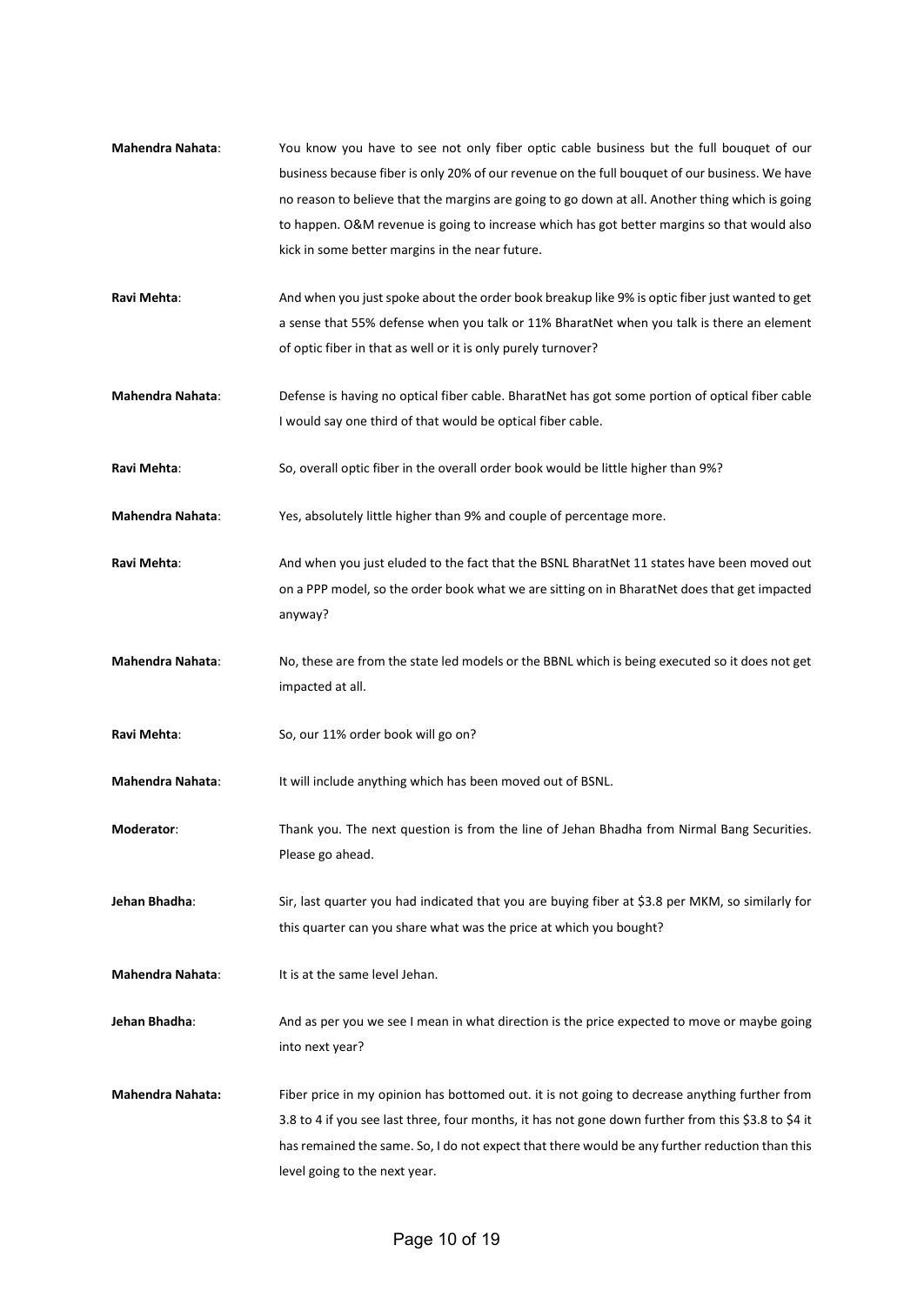**Moderator:** Thank you. The next question is from the line of Kavita Thomas from First Global. Please go ahead.

**Kavita Thomas**: This is regarding the outstanding that we had from BSNL during the last conference call we had mentioned that we had dues worth around 300 crores from BSNL so has some amount been received or what is the status there?

**Mahendra Nahata**: The current dues is about Rs.250 crores out of which Rs.64 crores is one due, which is for fiber optic cables which we expect to receive I would say by first week of next month or in around 15 days. Next dues is about 60 crores which is O&M contract for the GSM network which were installed for them couple of years ago and that is also expected to be received in other two to three weeks' time. So, broadly I can say that next two to three weeks' time about Rs.128 crores of dues out of this Rs.250 crores would be realized by us. So, that would be significant reduction in the BSNL dues. Even for the rest of the dues which is about Rs.125 crores there is no reason to worry on the possibility of recovery because as you would be reading in lot of newspaper that government is now going to give a relief package to BSNL for huge amount like Rs.75,000 crore which would result in payment of this Rs.125 crores. Out of this package, all vendors have to be paid, but the important point which I would like to say that, out of Rs.250 crores of current dues, Rs.125 crores would be realized in two to three weeks'.

**Kavita Thomas**: Next on the EBITDA margins. If I broadly go through the product mix like telecom product revenues were around Rs.180 crores this quarter as against Rs.360 crores last year in the first quarter while the turnkey contracts were around Rs.800 crores this quarter as against Rs.980 crores first quarter. In spite of this fall in revenues in both the segments it has been a commendable achievement that we have still maintained margins at 14% plus I mean which contracts would have you know given us high margins and do we see this and how do we see it going forward?

**Mahendra Nahata**: As I mentioned earlier these are all the turnkey contracts which have been giving a good margin so that is one and then fiber optic cable business also got a reasonable margins. These contracts are going to continue throughout this year and even lot part of the next year also. For this year and next year I have no reasons to believe that margins are going to be lower at all.

**Kavita Thomas**: So, we expect it to be maintained at least at the 14% level?

**Mahendra Nahata:** Yeah, I agree more or less we will be maintaining this.

**Moderator:** Thank you. The next question is from the line of Pranav K from Edelweiss. Please go ahead.

**Pranav K:** My questions has been partly answered I just want to understand what is the reason for increase in receivable year-on-year despite of flattish revenue. If you can provide some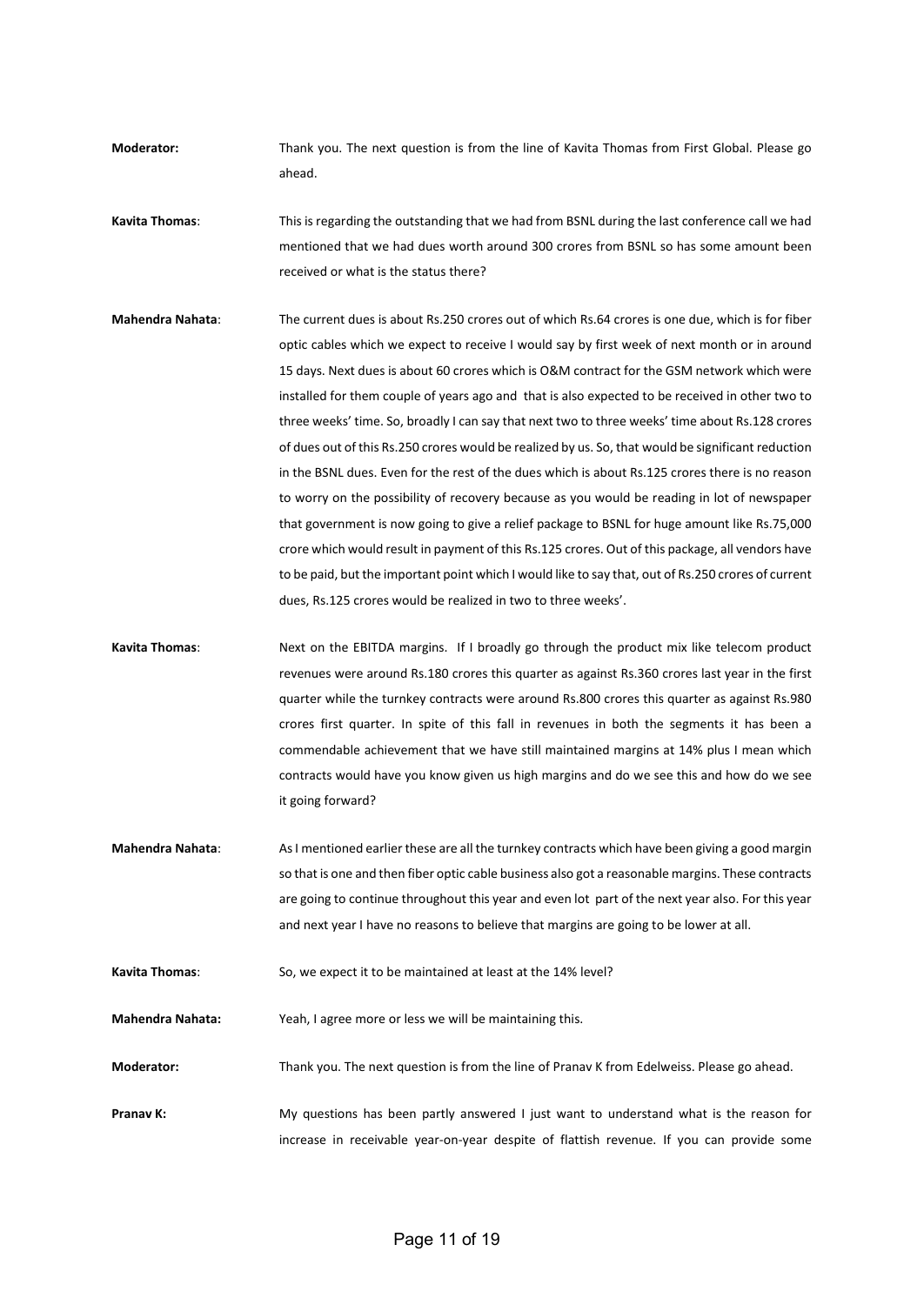granularity in terms of receivables with regards to defense as well as BharatNet that would be helpful?

- **Mahendra Nahata:** If you see last quarter and this quarter, there has been an increase in the receivable of about Rs.400 crores from Rs. 1500 to Rs. 1900 approximately. The reason is very simple about Rs.800 to Rs. 900 crores of dispatch or rather I would say exact number Rs. 961 crores of dispatches happened in the month of June in last week of June in last 10 days of June for defense related turnkey contracts typically it takes about 100 days or so to receive that money. So, in this particular quarter which is under review, Rs.961 crores is still due from the defense authorities which money has now started coming in. So, this quarter, we would see the impact that the receivables have gone down. but in the last quarter if you see, the dispatches happened in the last 10 days of the quarter which is June. The money is still now realized and we are receiving. That is the reason for the receivables' increase in the last quarter. But similarly at the same point of time our net current assets if you see, still remain at the same level because many of our suppliers give us back to back credit so we have not been paying to them because we have not received the payment from our customer which have been terms of contracts with those people. So, net current asset remains the same.
- **Pranav K:** Sir you talked about this Rs.961 crore suffice to say it pertains largely to the defense projects and because of BharatNet delays are there receivable stuck with the government?
- **Mahendra Nahata:** IEntire Rs.961 crore is mostly defense supplies. The BharatNet delay for the PPP which has not happened we have not supplied anything so there is no question of having delays. So, it is Rs.961 crore was entirely to defense mostly to defense some could be BharatNet supplies also but mostly it is defense.
- **Participant:** Largely all the receivables pertains to defense and the receivables with regard to other things will be much smaller?
- **Mahendra Nahata:** I would not say that all of them pertain to defense. In Rs.1900 crores receivables, there are different customer, defense would be there, BharatNet could be there, optical fiber cable customer would be there, the turnkey contracts would be there, so it comprises of everybody. So, this Rs.961 crore majorly was defense.
- **Moderator:** Thank you. The next question is from the line of Ravi Mehta from Deep Financials. Please go ahead.
- **Ravi Mehta:** Just wanted to take that forward that you said defense related turnkey you get payments after 100 days, so what would it be for the other segment like would it be 90 days or below?
- **Mahendra Nahata:** Some customers it is 30 days, some customers it is 90 says, somewhere it is 60 you know depends from contract to contract.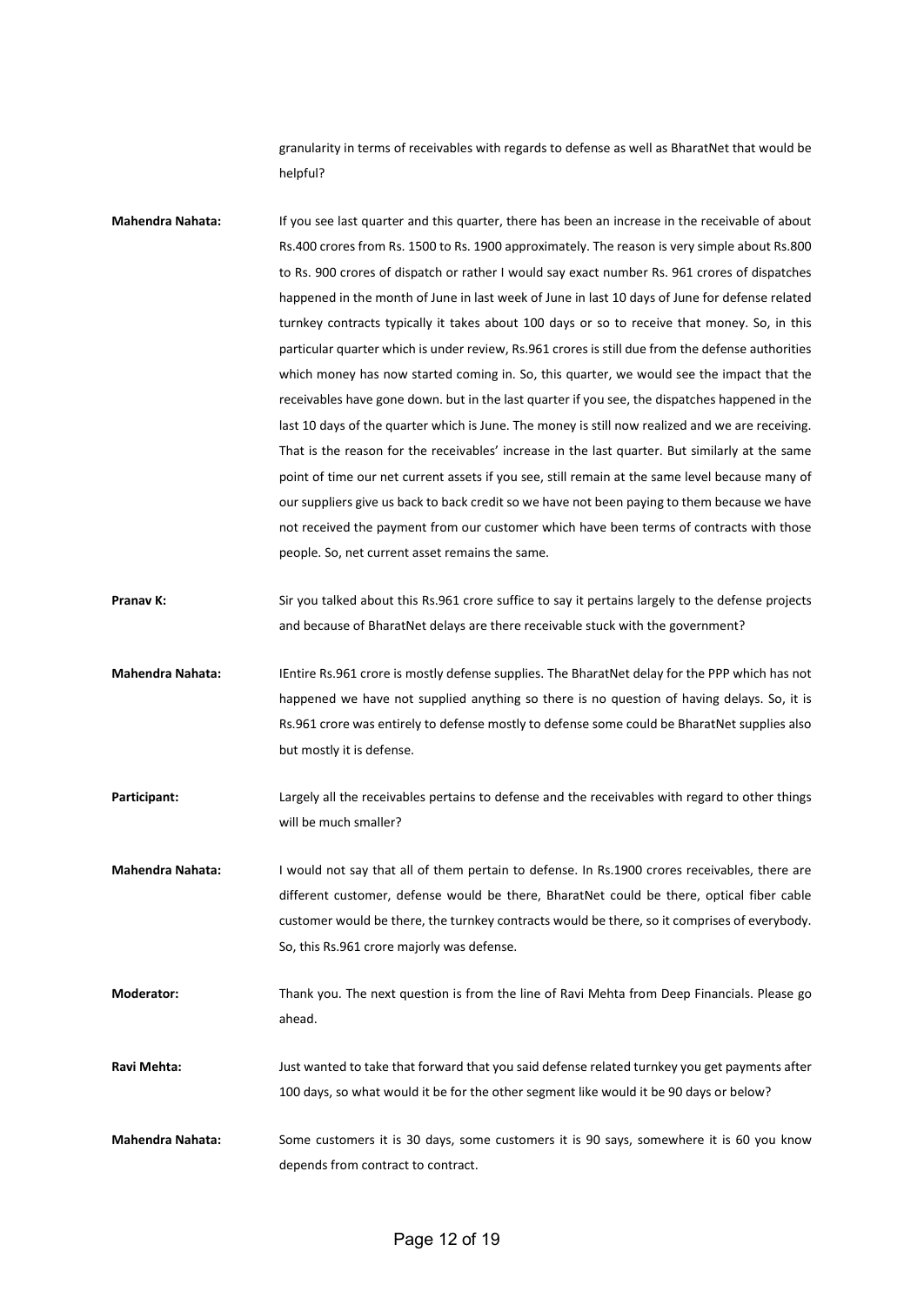- Ravi Mehta: And for turnkey it would be largely what?
- **Mahendra Nahata:** Turnkey I would say BharatNet related it is again about 100 days and private customers 30 to 60 days.
- **Ravi Mehta:** Sir, I was just looking at the balance sheet and there has been some debt increase of 60, 65 crores in the first 6 months I understand we are also spending on CAPEX, so if you can give some color on where would you see the peak debt given the CAPEX that you are doing and the working capital cycle?
- **Mahendra Nahata:** Ravi really it will continue to remain in the same range. On the one hand we have raised the debt for Hyderabad facility, but the similar debt has also been repaid during the first half. So, the level of debt remains at the same level.

Ravi Mehta: I was just looking at the total long term, short term put together?

- **Mahendra Nahata:** This will not increase significantly.
- Ravi Mehta: Year-end number could still be around the H1 number what we are seeing?
- **Mahendra Nahata:** Hardly there might be increase of Rs.25 crore, Rs.30 crore at the end of the year.
- Ravi Mehta: And what about the CAPEX timeline if you can share like how is it progressing?
- **Mahendra Nahata:** CAPEX timeline you mean to say Hyderabad facility?
- **Ravi Mehta:** Yeah, the fiber the backward integration?
- **Mahendra Nahata:** Yeah it is progressing well. The month of I would say mid-November to end November commissioning shall take place than trial production followed by commercial production we could have started from mid-December, but that inauguration we are not doing in mid-December to mid-January because of this in-auspicious period as we all know. So, the real inauguration will be in mid-January.
- **Ravi Mehta:** So, we can expect the plan to be fully utilized from the fourth quarter end?
- **Mahendra Nahata:** Fourth quarter beginning.

Ravi Mehta: From mid Jan we will start the production in full fledge?

**Mahendra Nahata:** Absolutely and you know just to mention that we are looking at organizing a plant visit sometime in November and our IR people would be in touch with all of you. So, any of you who are willing to visit our Goa facility to the most welcome to look at the facility in the mid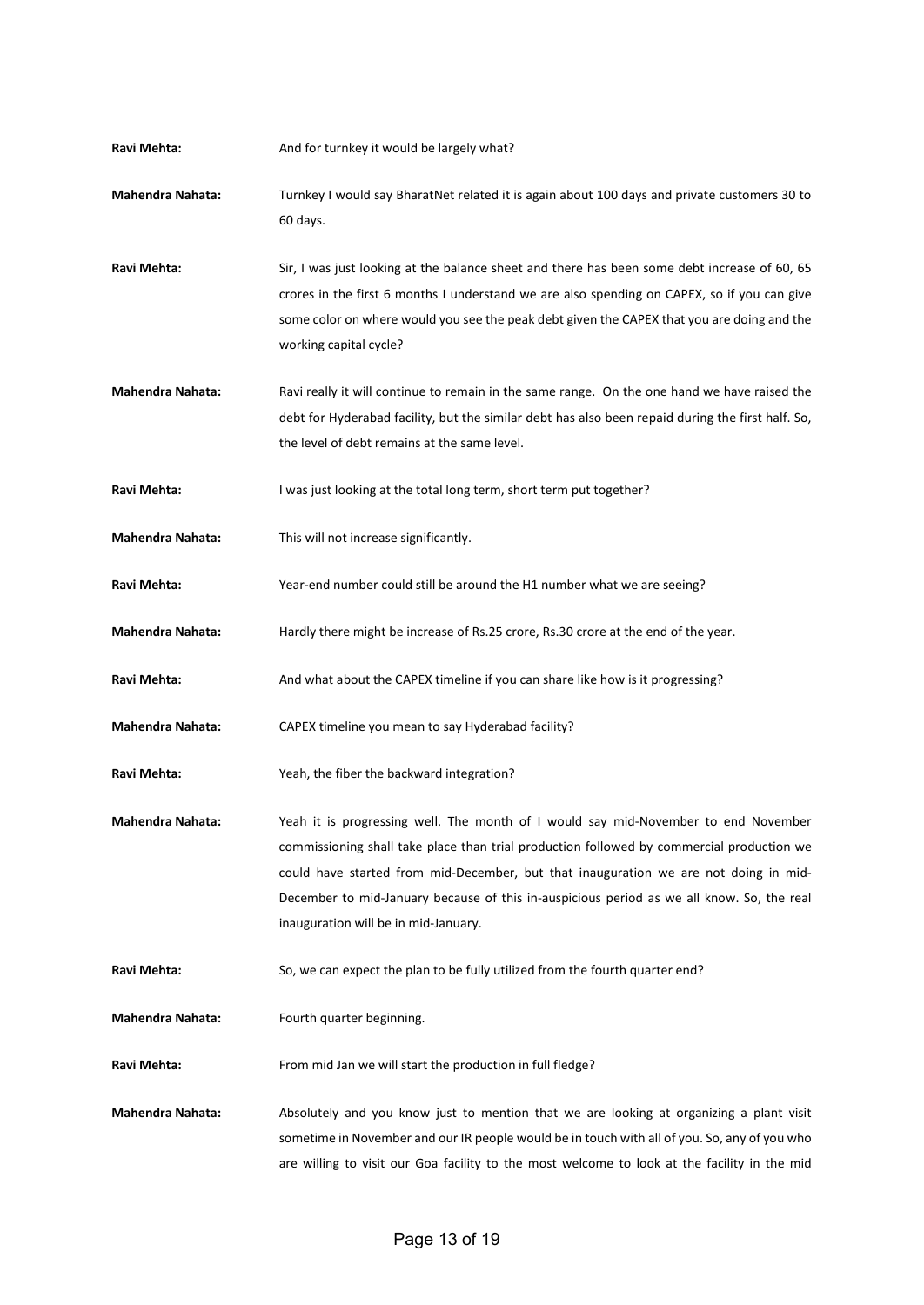November and I would also like to invite all of you to visit our Hyderabad facility sometime in February when it is fully operational.

**Moderator:** Thank you. The next question is from the line of Mr. Kapoor from Kapoor and Company. Please go ahead.

**Saket Kapoor:** Sir, personally if you could give us some idea about the China mobile contract has been what is this update on that because it was the withdrawal from the China mobile only that created that glut in the optic fiber cable market so what if any update you have you could share with us.

**Mahendra Nahata:** Well, I do not have much of data on China mobile because they are not our customer, but I believe they will come out with a tender. Deliveries are delayed and not happening at this point of time. This is the information I have and that is the reason why Chinese have become quite aggressive in terms of fiber prices because their fiber prices have been low and that is the reason why the fiber prices have come down to near about 3.8 to 4. But as I said earlier, I expect that they would not go down any further.

**Saket Kapoor:** And currently can you give the idea of what is our utilization levels for the optic fiber cable for the first half?

**Mahendra Nahata:** First half I would say quarter-to-quarter, first quarter as compared to second quarter our capacity utilization has gone down by 20%.

**Saket Kapoor:** By 20% and since you told that defense is the main pillar for growth for us 55% of the order book is there, so what component of optic fiber cables goes into the defense contract of 45%?

**Mahendra Nahata:** This is 0.

**Saket Kapoor:** So, the defense verticals is clubbed under the turnkey project part or the telecom products?

**Mahendra Nahata:** Turnkey.

Saket Kapoor: So, totally turnkey contracts?

**Mahendra Nahata:** Absolutely.

Saket Kapoor: That includes the equipment and the AMC part?

**Mahendra Nahata:** Yes absolutely.

Saket Kapoor: And it is totally isolated from the optic fiber cable?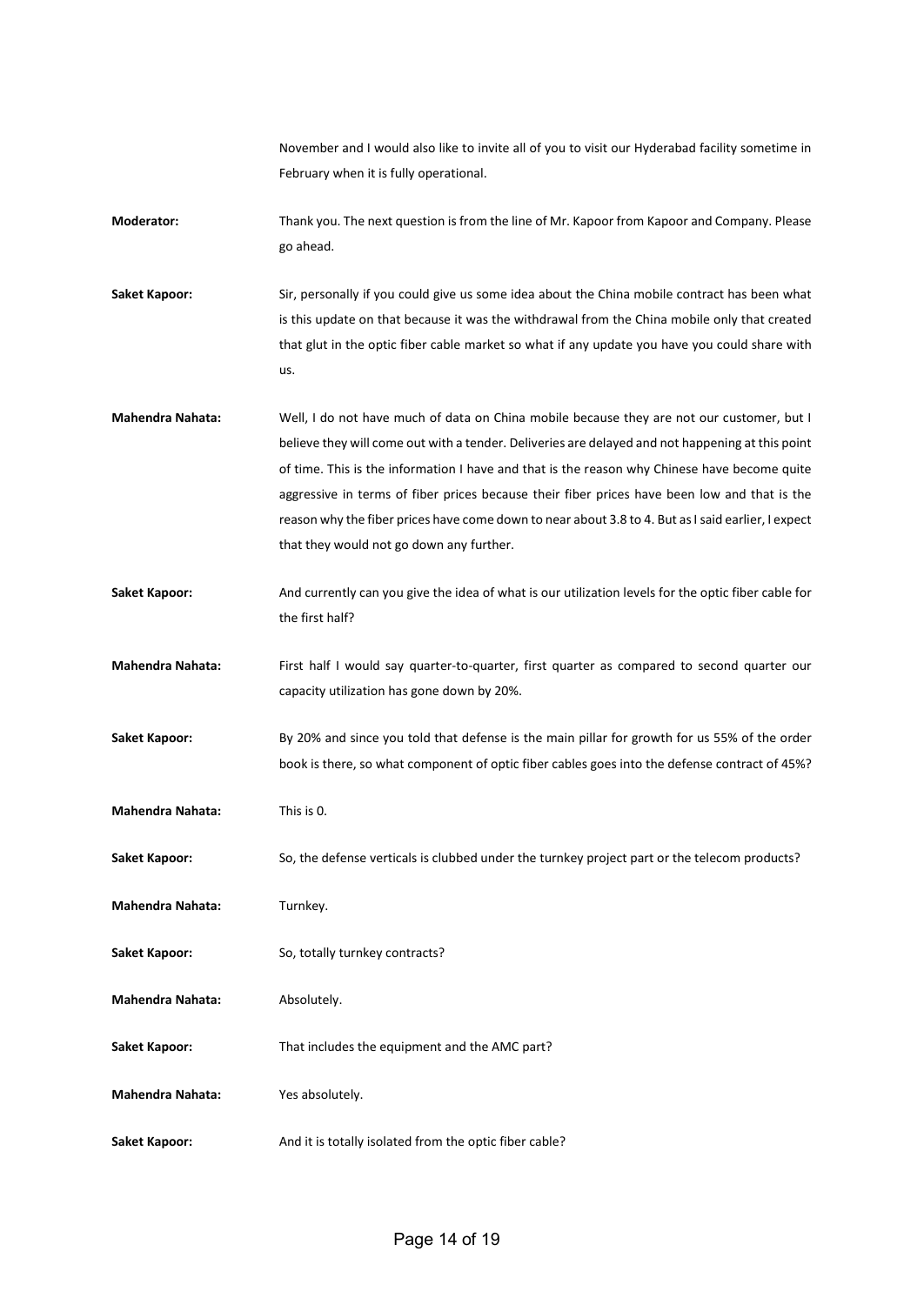| <b>Mahendra Nahata:</b> | Absolutely you are right.                                                                                                                                                                                                                              |
|-------------------------|--------------------------------------------------------------------------------------------------------------------------------------------------------------------------------------------------------------------------------------------------------|
| <b>Saket Kapoor:</b>    | Sir, coming to this capital work in progress part that has gone up. If we take the console number<br>for September versus March, it was Rs.64 crore that has gone up to Rs.203 crore, so if you could<br>elaborate?                                    |
| <b>Mahendra Nahata:</b> | Because the project is getting implemented, capex has gone into capital work in progress.                                                                                                                                                              |
| Saket Kapoor:           | This is all about the Hyderabad facility only sir primarily on account of that only?                                                                                                                                                                   |
| <b>Mahendra Nahata:</b> | Absolutely.                                                                                                                                                                                                                                            |
| <b>Saket Kapoor:</b>    | What will be the total CAPEX sir I think Rs.139 crore is the capital work in progress that has<br>gone through for this 6 months additional ones?                                                                                                      |
| <b>Mahendra Nahata:</b> | Capex is expected to be Rs.260 crores on Hyderabad facility                                                                                                                                                                                            |
| Saket Kapoor:           | And that will get capitalised by March or it is a phase manner?                                                                                                                                                                                        |
| <b>Mahendra Nahata:</b> | No, it will get capitalized in February.                                                                                                                                                                                                               |
| <b>Saket Kapoor:</b>    | Rs.260 crores?                                                                                                                                                                                                                                         |
| Mahendra Nahata:        | Yeah.                                                                                                                                                                                                                                                  |
| <b>Saket Kapoor:</b>    | That is the Rs.203 crore figure will go up to Rs.260 and will get capitalize by March that is what<br>you are saying?                                                                                                                                  |
| <b>Mahendra Nahata:</b> | Yeah within the financial year you are right.                                                                                                                                                                                                          |
| Saket Kapoor:           | And sir if you could give some more color on what was the order intake for the second quarter<br>itself and the mix of that?                                                                                                                           |
| Saket Kapoor:           | Lastly sir about this what should be the sustainable margin sir and what are you working in<br>terms of the net profit on a sustainable basis going forward?                                                                                           |
| <b>Mahendra Nahata:</b> | The margins what you have in the current quarter, we believe these should be the sustainable<br>margins for the future also. And in terms of Purchase Orders what we received, it was about<br>Rs.2,300 crores in the last quarter for IPMPLS Project. |
| Saket Kapoor:           | And sir do you have the figures what was at the end of the quarter for Quarter 1?                                                                                                                                                                      |
| Mahendra Nahata:        | I do not have that number right here available, but the current quarter was Rs.2,300 crore.                                                                                                                                                            |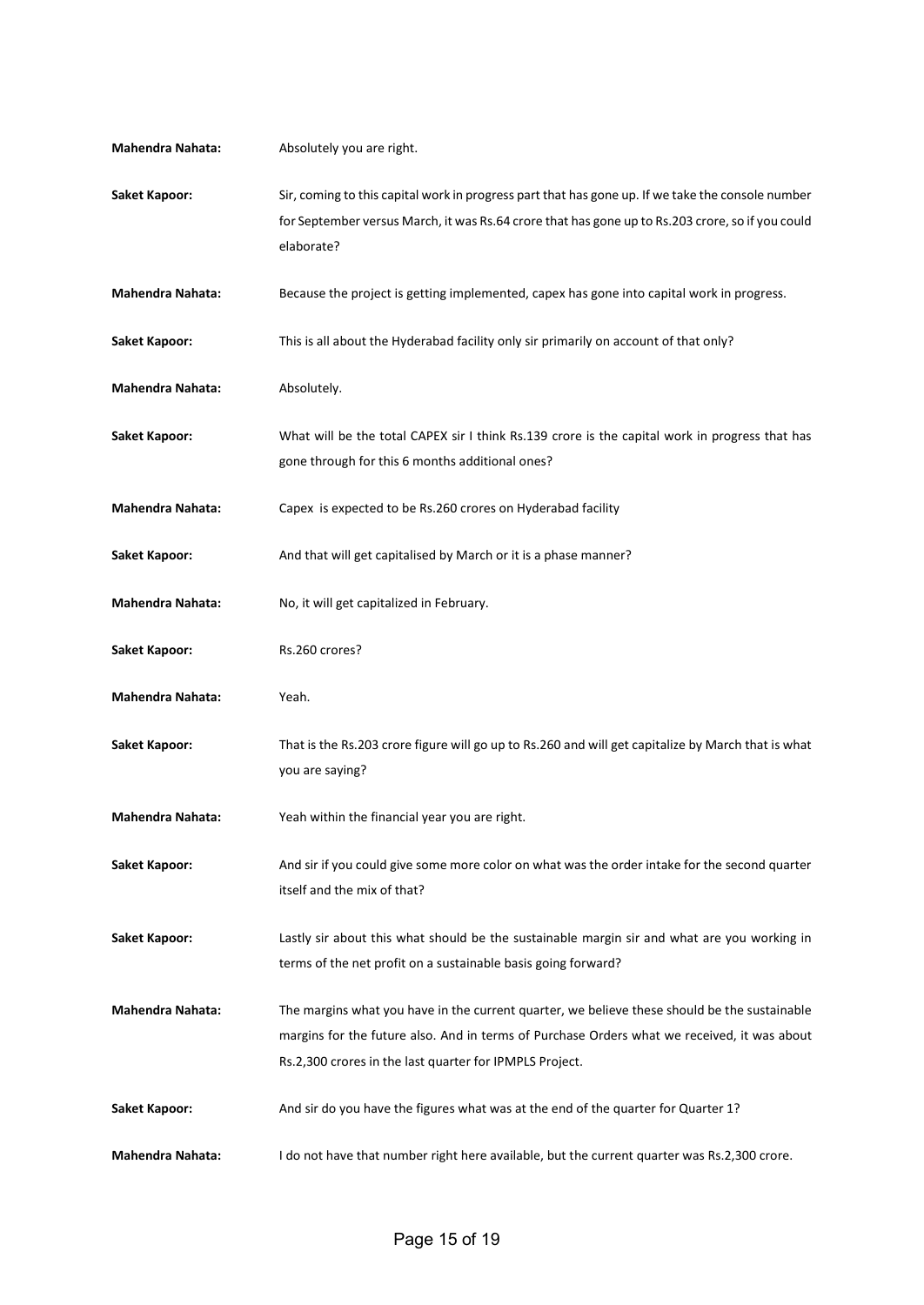| <b>Saket Kapoor:</b>    | And sir one more clarification you said most of the billings for the first quarter in the defense<br>segment of around Rs.900 crore happened in the last 10 days of June?                                                                                                                                       |
|-------------------------|-----------------------------------------------------------------------------------------------------------------------------------------------------------------------------------------------------------------------------------------------------------------------------------------------------------------|
| <b>Mahendra Nahata:</b> | Yeah.                                                                                                                                                                                                                                                                                                           |
| <b>Saket Kapoor:</b>    | Sir, the total turnover for the first half is around Rs.2,130 crore so out of that Rs.900 crore<br>dispatch happen for the few days of June month only?                                                                                                                                                         |
| <b>Mahendra Nahata:</b> | That is what I said Mr. Kapoor.                                                                                                                                                                                                                                                                                 |
| <b>Saket Kapoor:</b>    | Because then April and May are the slag month and it is the preparation part only?                                                                                                                                                                                                                              |
| <b>Mahendra Nahata:</b> | Yes, implementation is a continuous activity. You get material, you produce that, you<br>manufacture that, you sell that and then whatever material has been dispatched the<br>implementation keeps on progressing there is no question of slackness, particular dispatches<br>happened in June.                |
| <b>Saket Kapoor:</b>    | And sir we have made an investment also DragonWave Canada Inc. and one more investment<br>last quarter, so if you could throw some more light?                                                                                                                                                                  |
| <b>Mahendra Nahata:</b> | In DragonWave Investments, we are buying back stake from overseas partner for about Rs.2.80<br>crores so that will become wholly-owned subsidiary. Other investment made is RADDEF, which<br>is the R&D company and that continues to be operational and developing some very good<br>products for the Company. |
| <b>Saket Kapoor:</b>    | And how would DragonWave help us I mean what is the USP in this company why are we going<br>for this acquisition?                                                                                                                                                                                               |
| <b>Mahendra Nahata:</b> | It was a joint venture and that company which was the original partner in Canada got sold out<br>to some other company being bankrupt and we are buying the entire stake.                                                                                                                                       |
| <b>Saket Kapoor:</b>    | Because in the turnover part we have found that it has been depleting you have given three<br>years turnover and that has been decreasing?                                                                                                                                                                      |
| <b>Mahendra Nahata:</b> | We have decided to purchase the entire equity and make it as a wholly owned subsidiary of<br>the Company.                                                                                                                                                                                                       |
| Moderator:              | Thank you. The next question is from the Hardik Vyas from Economic Times. Please go ahead.                                                                                                                                                                                                                      |
| Hardik Vyas:            | I have a couple of questions the first being our launch this quarter for Wi-Fi systems and radio<br>I think last month, so when are we likely to get I mean it is an orders or the execution of those<br>orders how are we likely to go ahead with that/                                                        |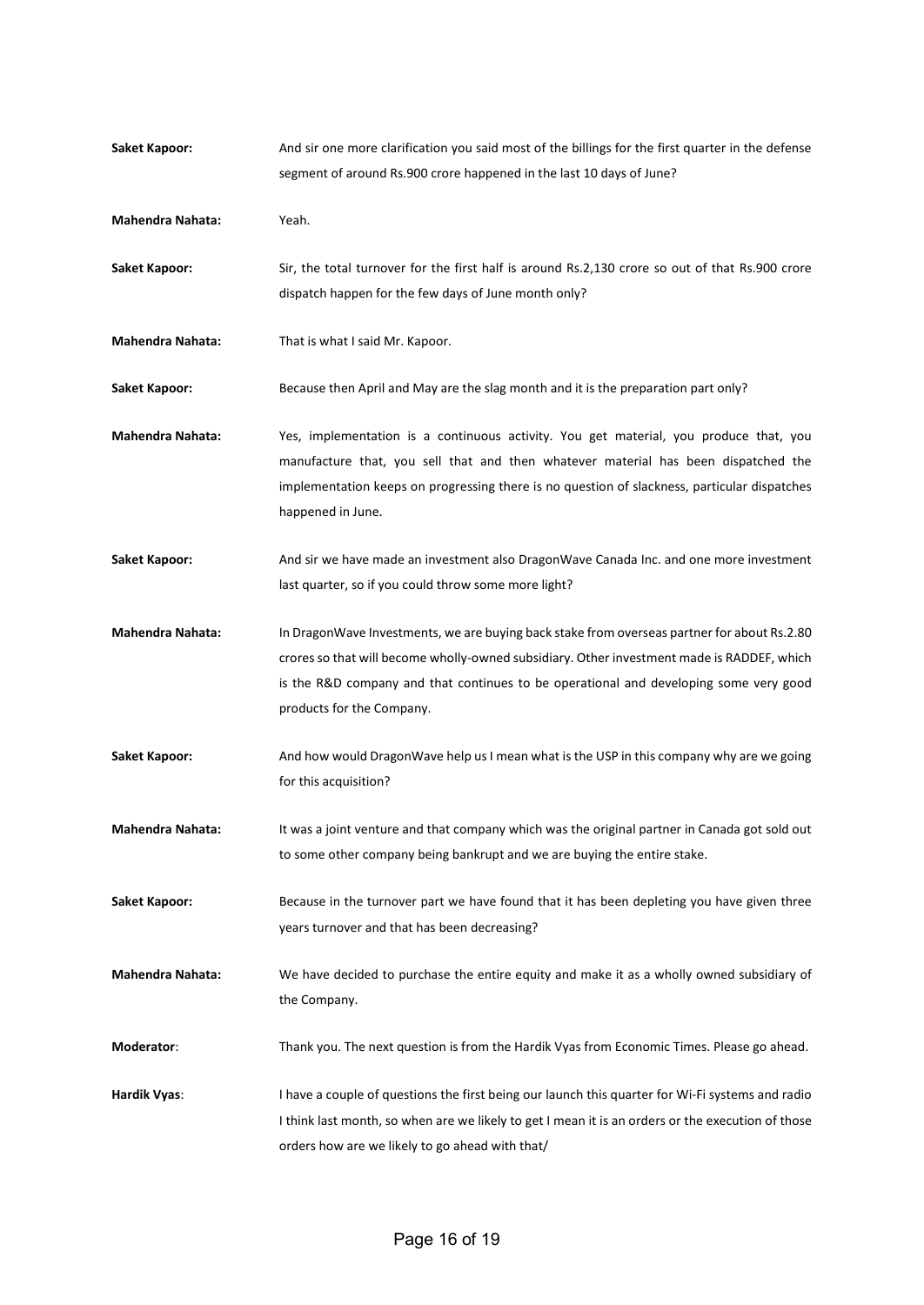- **Mahendra Nahata**: Right now, two things are happening. The product is being launched on 14th October, 2019 and we are negotiating with various customers for the orders. Customers will do the field testing trials in their own networks. But we have already received two orders from two different customers and supply would begin in about I would say one month to one-and-half months' time.
- **Hardik Vyas**: So, sizable orders are just trial kind of orders?
- **Mahendra Nahata**: These are I would say not sizable orders, but still it would be about Rs.15 crores or so.
- **Hardik Vyas**: The size of the opportunity for these orders would be quite big right going forward?
- **Mahendra Nahata:** Next full year we expect to sell at least Rs.100 crores worth of this.
- **Hardik Vyas**: Okay next year?
- **Mahendra Nahata**: Yeah next financial year and this year we are looking at about 25 crores.
- **Hardik Vyas**: So, that is all the opportunities, or we have more opportunities coming in, but this is a slow process of building up product?
- **Mahendra Nahata**: There are a lot of opportunities. This is the minimum we believe we will be able to do because there is a global market and everybody buys Wi-Fi all over the world. This is I am looking at India only. Export market we have not yet started so I would not take that into account. Export market we will start maybe quarter from now when the Indian installation commissioning starts and we have some examples of orders given by Indian operators, installation commissioning and operation having happened so then we will go to the export market it is not good to go to the export market without having any operation in the home base.
- **Hardik Vyas**: And the other products like electronic fuses and radar which are long range so those products are also in development phase and we will be launching it next year?
- **Mahendra Nahata**: Yeah, we expect that they would be available for sale in the next year starting from first quarter to second quarter. I would say mostly the second quarter of the next year.
- **Hardik Vyas**: Okay and the size of those orders also would range in about 100, 300 crores?
- **Mahendra Nahata**: There are very large opportunities. For example, electro optics opportunity is Rs. 5,000 crores every year. Now how much market we will get I cannot tell you at this point of time. The market opportunities is Rs.5,000 crores per year for the defense forces, for 7 years, they are planning for 4000 crores. Fuse again is a very big market opportunity. I would say at least 1,500 crore per year or so, that is the local market, but then if you think , we will be going for export market also in this product. So, these two only have got huge market opportunity. Further, coming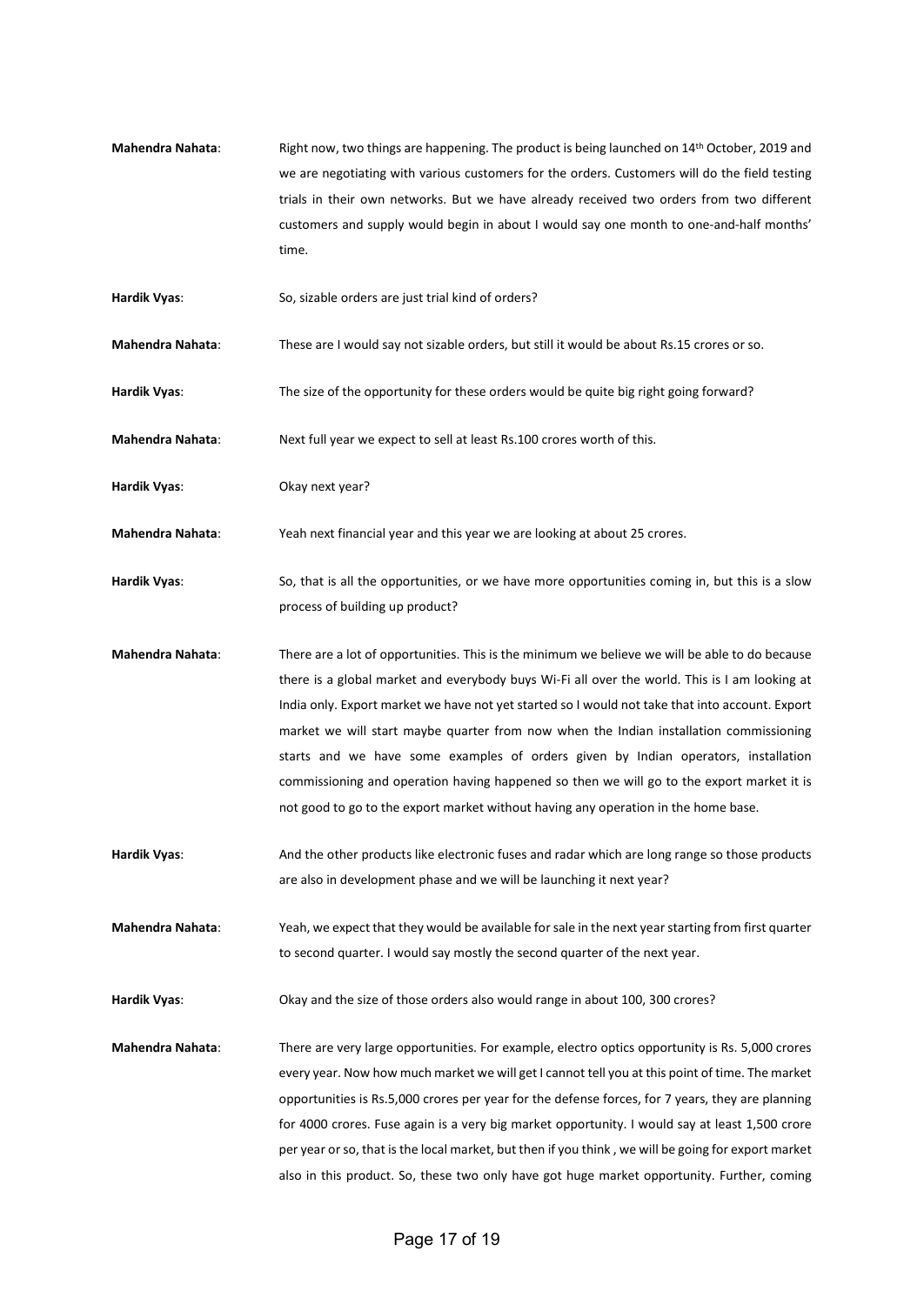long range radar will be the part of the surveillance product portfolio which is for parametric security as well as border surveillance. So, this also has got a very good market opportunity. So, these all are the products which are being designed by us.

**Hardik Vyas:** With RADDEF?

**Mahendra Nahata**: No, long range radar is RADDEF and other two are completely separate teams.

**Hardik Vyas**: And one more question on the Wi-Fi systems and the radios that we have launched. The production of that thing is happening in house at Solan or we are outsourcing the production?

**Mahendra Nahata**: We will be outsourcing the production.

**Hardik Vyas**: One more question, the BSNL receivable that you told about Rs.125- 130 crore you will be getting out of the Rs.250 crores which are pending so borrowing those things how is the liquidity position of HFCL I mean are we having any problems working capital requirements so something like that?

**Mahendra Nahata**: No, we do not have such problems and we are always careful about the liquidity and manage it cautiously . There is no crunch or problem as such.

**Hardik Vyas**: The 5 G launch in India in this financial year?

**Mahendra Nahata**: No, it is not going to happen in this financial year nor even the next financial year. For 5G, you have to wait for one and half years to come I think it will be FY21.

**Hardik Vyas**: FY21 that will be next year?

**Mahendra Nahata**: No sorry I am saying it is 21-22 not 20-21.

Hardik Vyas: So, that is the optic fiber in the products would take time for 5G?

**Mahendra Nahata**: For 5G it will take time because 5G auction has not yet happened and as every operator has said that at this prices, they are not going to buy a 5G spectrum. So, there is the failure of auction. Used cases for India are still not decided. We have still not finalized the used cases because used cases of western world and Indian world is completely different so all those things are going to happen and networks are going to rolled out. So one and half year is the minimum I would give for the 5G to happen, but as I said fiber optic cable business is a very small portion of our overall business that is not going to impact us very much.

**Hardik Vyas**: Okay so we are expecting otherwise tender pipeline to the strong for the turnkey contracts?